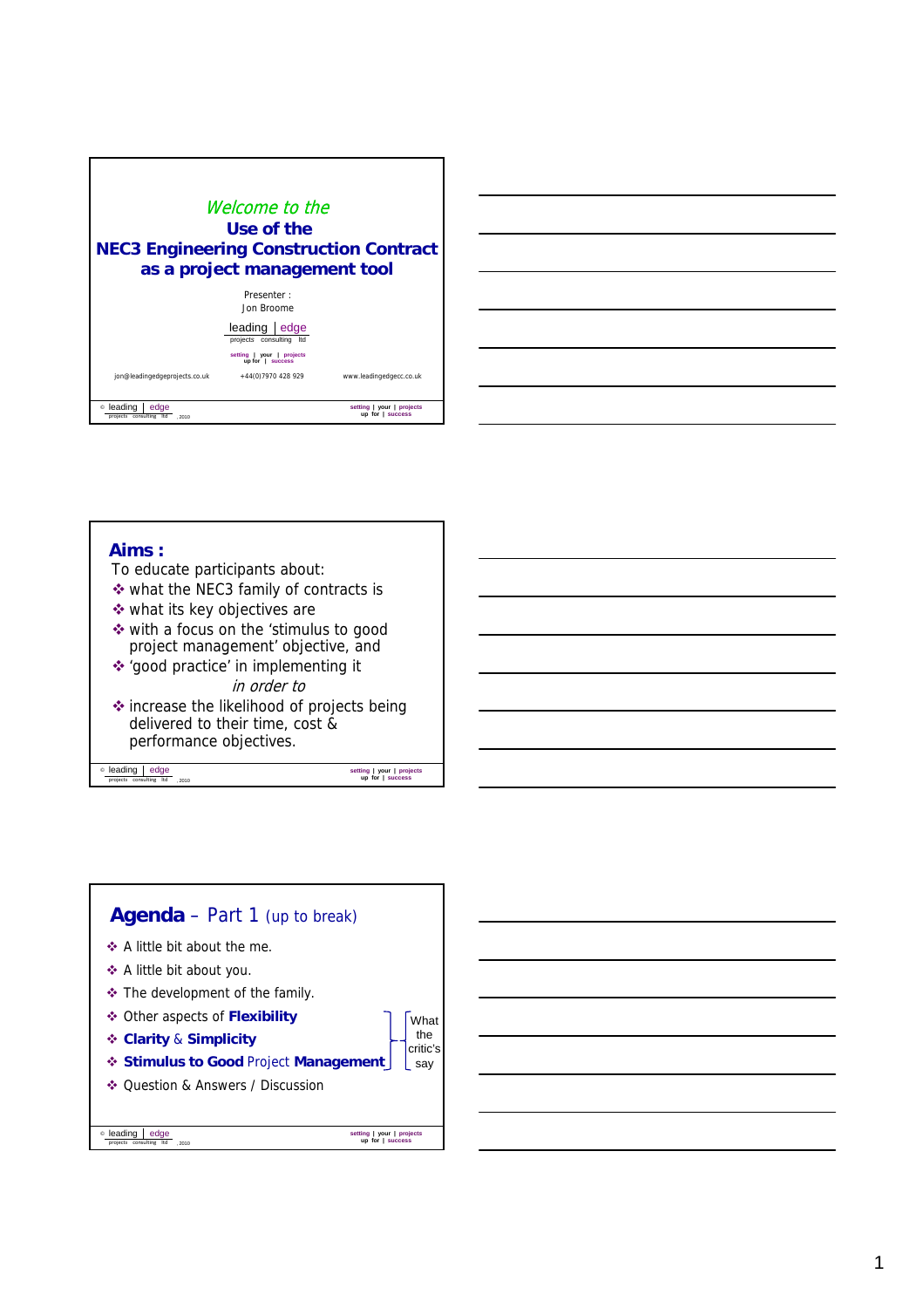

# A little bit about you How many people are : o Employer Project Manager type people ? o Contractor project / site management types ?

- o Employer Quantity Surveyor types ?
- o Contractor Quantity Surveyor types?
- o Designers ?
- o Refuse to be categorised ?

**leading edge** projects consulting to , 2010

*s* **up for | success** 

### **Flexibility Purpose :** to promote easy selection of 'best fit' procurement route for project circumstances Whole family of interlocking contracts for works, goods & services. Similar structure & terminology across whole family **leading edge** project consulting to  $\frac{1}{\text{projects}}$  consulting to  $\frac{1}{\text{ports}}$  , 2010 to promote ease of learnin g and 'back to back'ness for process integration and contractual cover. Modular structure within each contract, so that can rapidly assemble 'best fit' procurement arrangement without expensive legal input. **Note :** Whole family updated in 2005 and pre-fixed with NEC3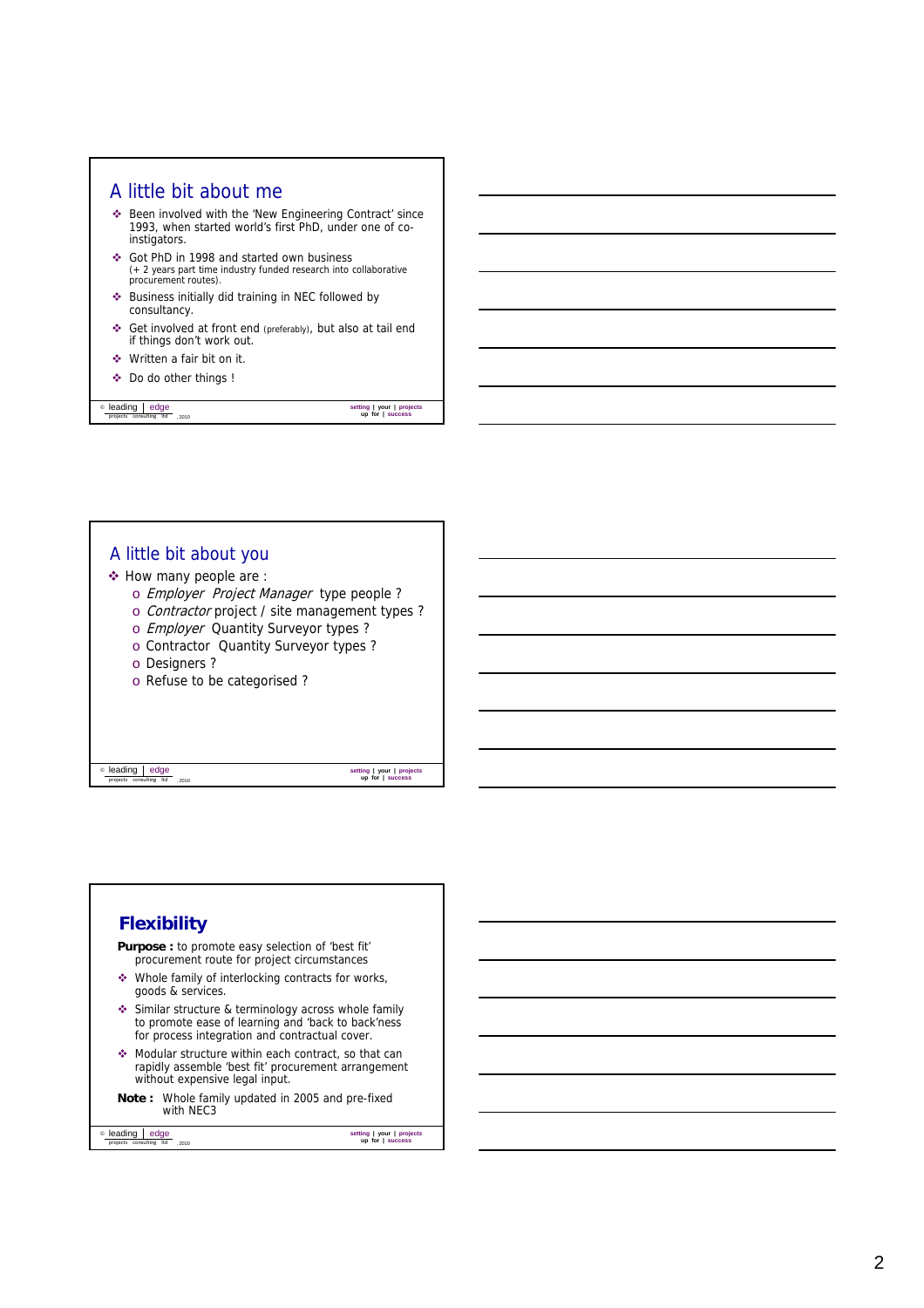



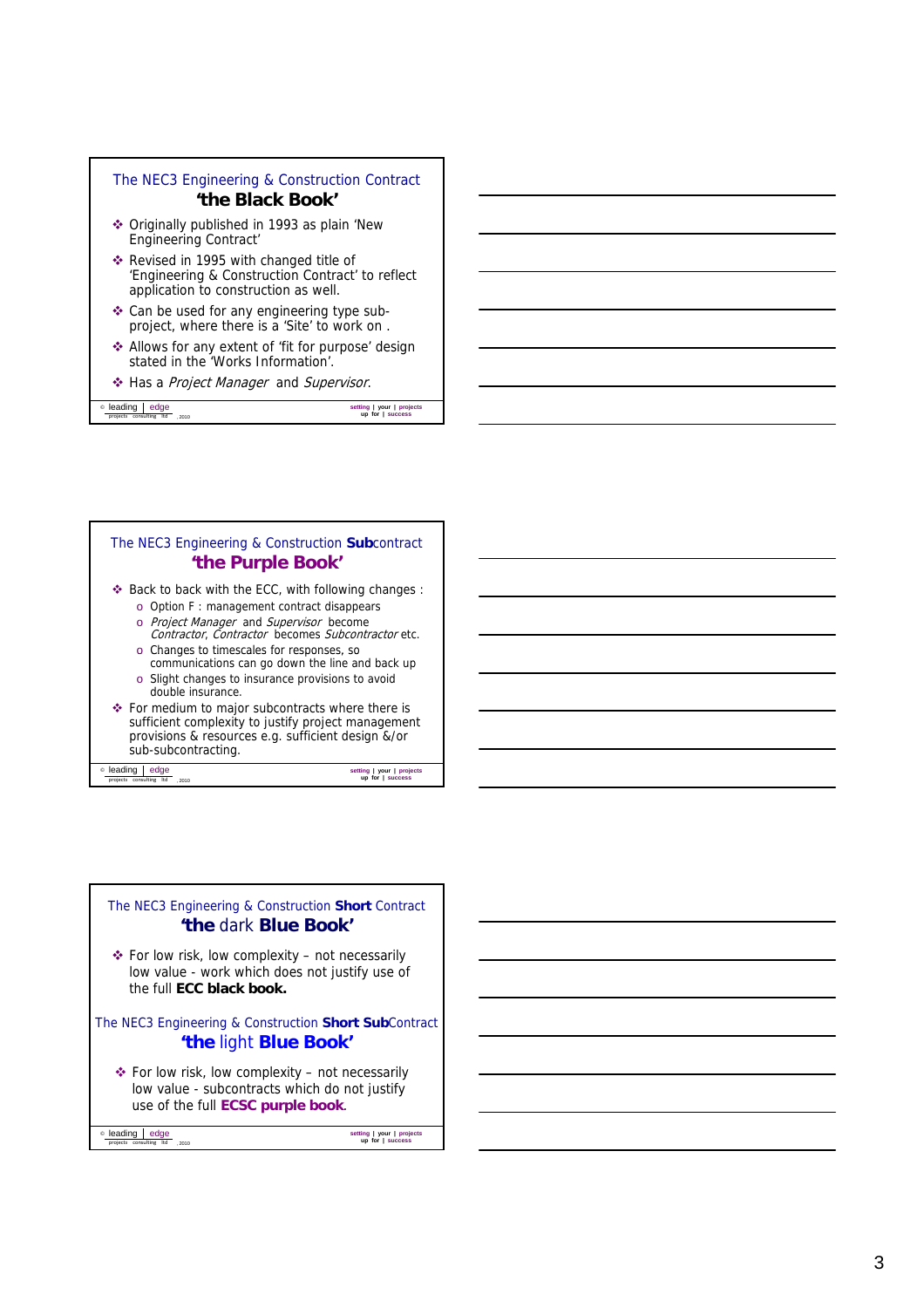



*s* **up for | success** 

**leading edge** projects consulting to , 2010

The NEC3 Framework Contract **'the Brown Book'** ◆ New to family in 2005 For frameworks where either : o The quantity of defined goods is not known at start of Framework and will be 'called off' or nec<sub>3</sub> o The Client knows they want a<br>series of projects of a certain work<br>type, but cannot define them at<br>the start of the Framework. In both, avoids the need for repeat PQQs / tenders, with each order being let under another member of NEC3 family. In latter, may reduce costs and should promote continuous improvement in delivery over time. **leading edge** project consulting to  $\frac{1}{\text{projects}}$  consulting to  $\frac{1}{\text{ports}}$  , 2010 *s* **up for | success** 

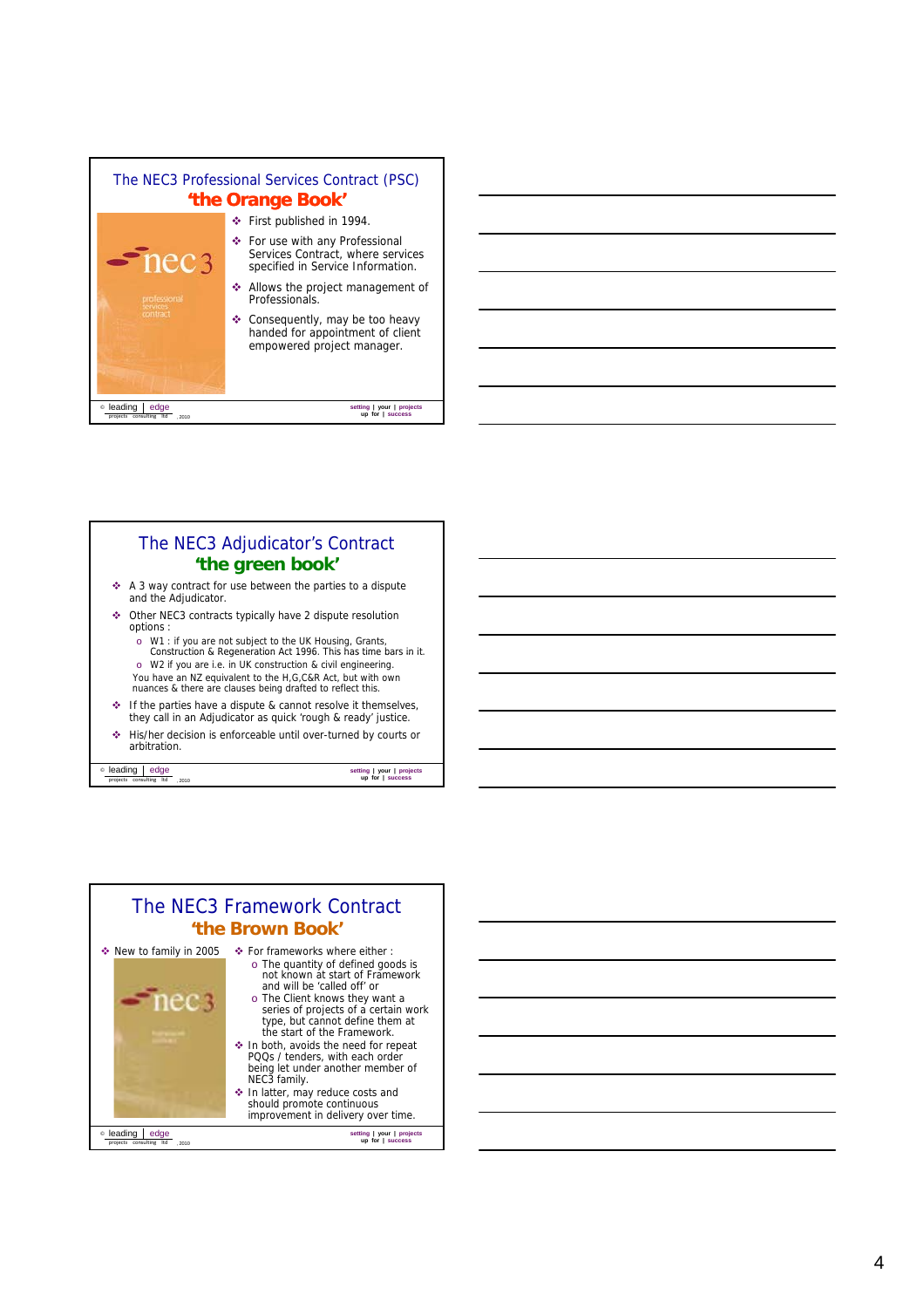

**leading edge** projects consulting td , 2010



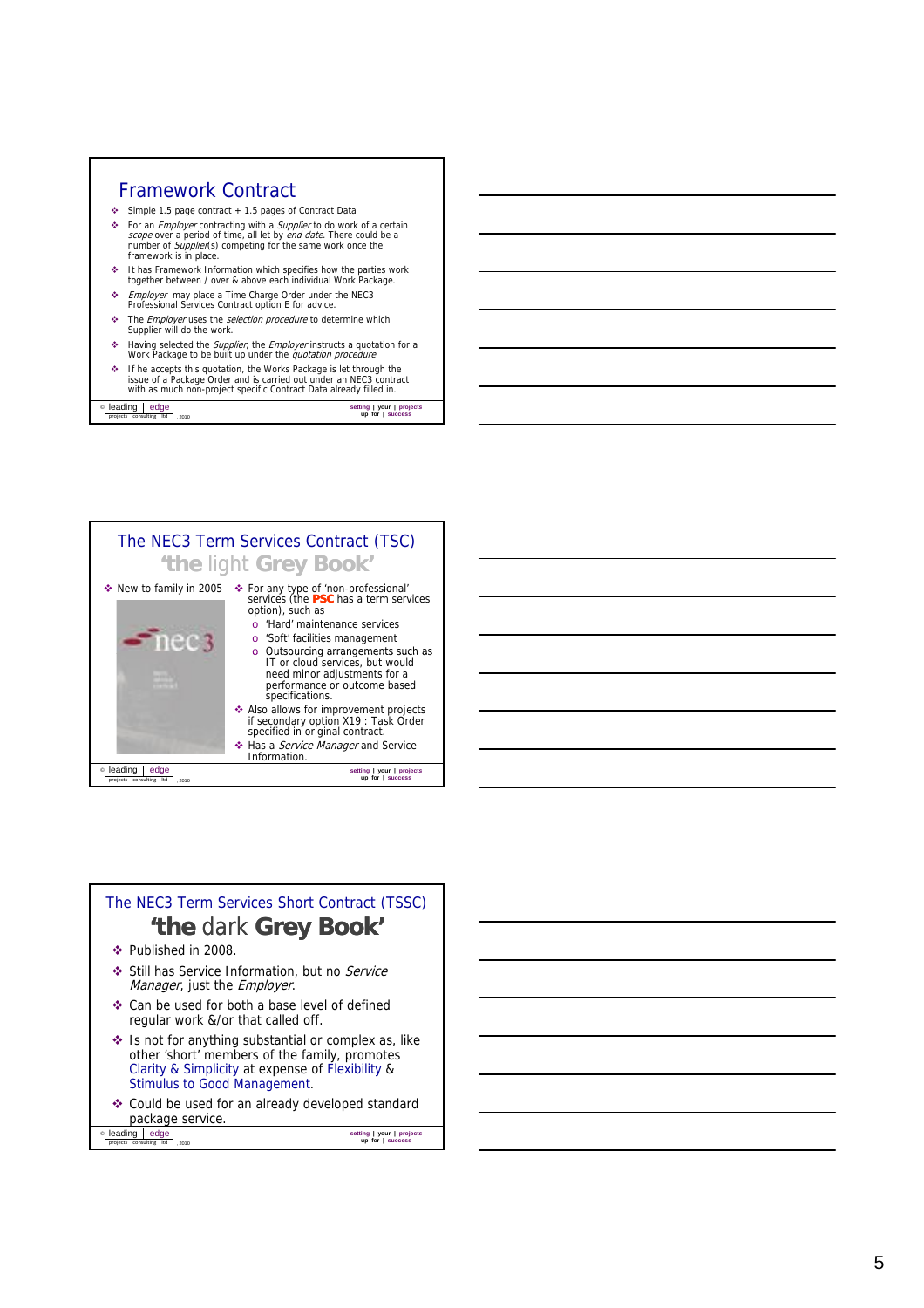

The NEC3 Supply **Short** Contract **'the** sort of maroony **Brown Book'** Published in Feb 2010 For standard manufactured nec items needed for a project. Allows for Batch Orders pply short contract (but not suitable for a long term Call Off arrangement) Still has Goods Information No Supply Manager & reduced management powers for *Employer*. **leading edge** projects consulting to , 2010 *s* **up for | success** 

# NEC Option X12 : Partnering Option

- Came out in June 2001
- Suitable for use in Alliances, so should be called 'Alliancing Option' in my view.
- ❖ A set of 'bolt-on' clauses to other members of the NEC family to turn into an alliance.
- Key features are : a Schedule of Partners, a steering group (the Core Group), Partnering Information and KPIs & Targets, with the option of setting incentives against each.

**leading edge** project consulting to  $\frac{1}{\text{projects}}$  consulting to  $\frac{1}{\text{ports}}$  , 2010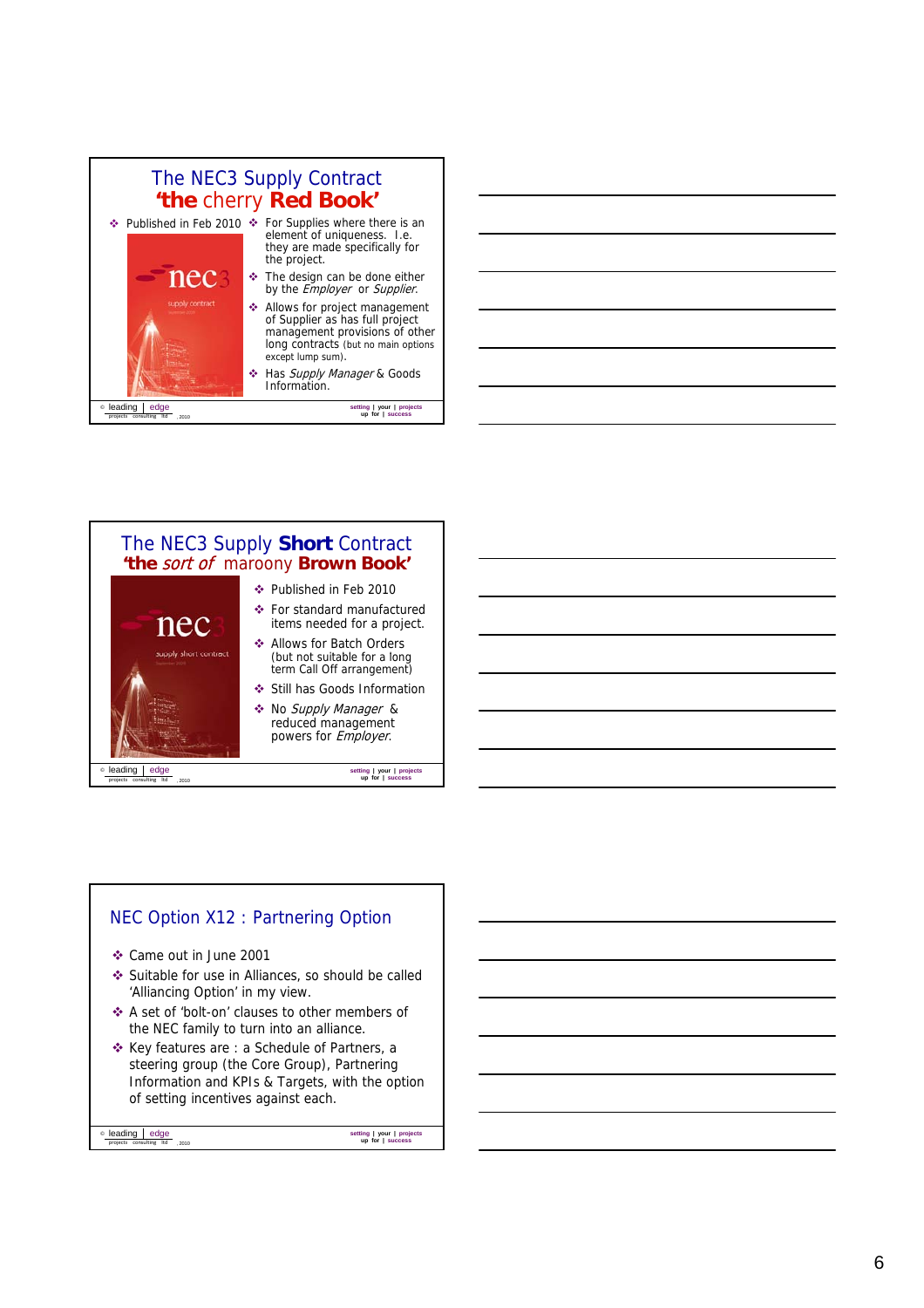







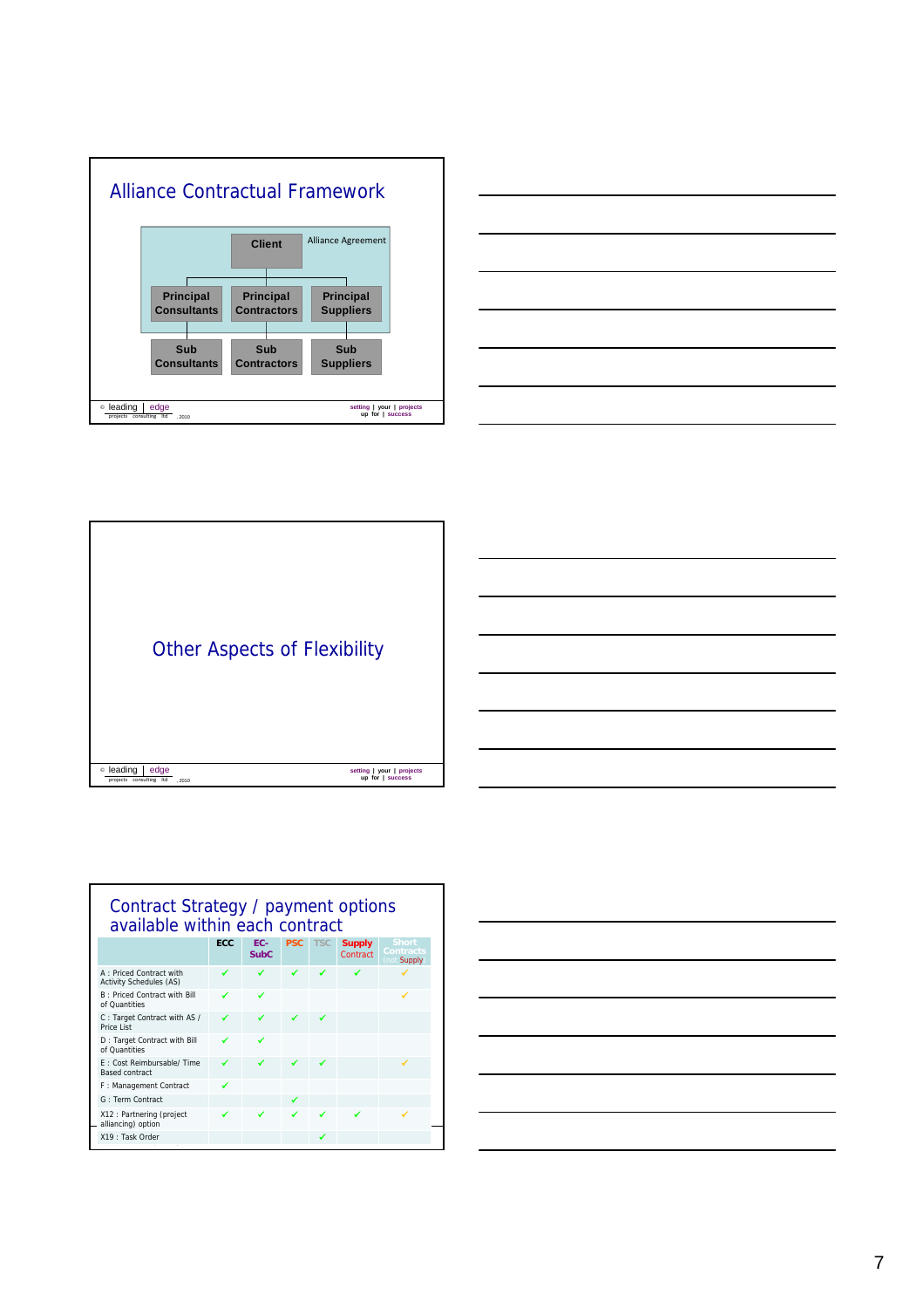





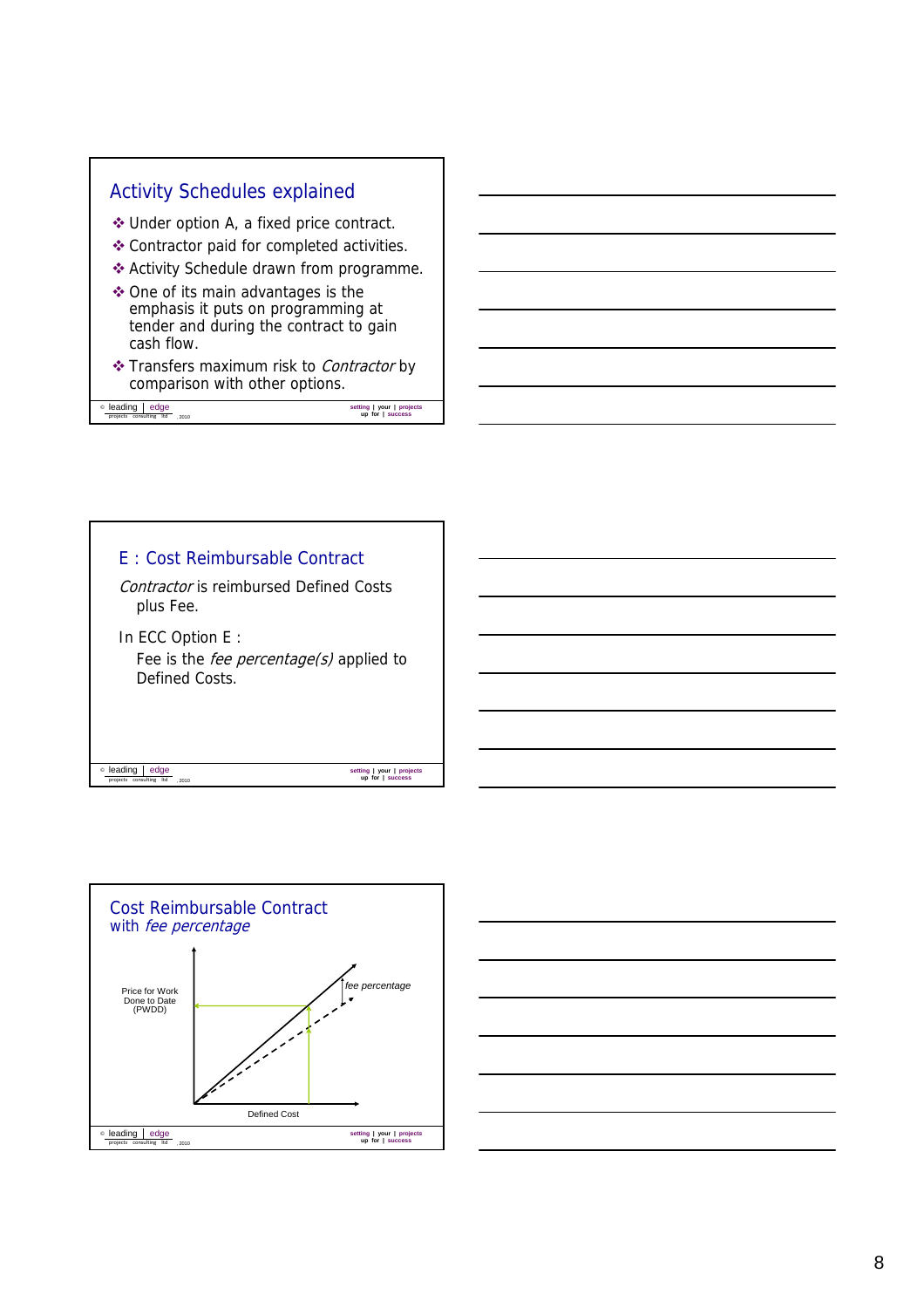







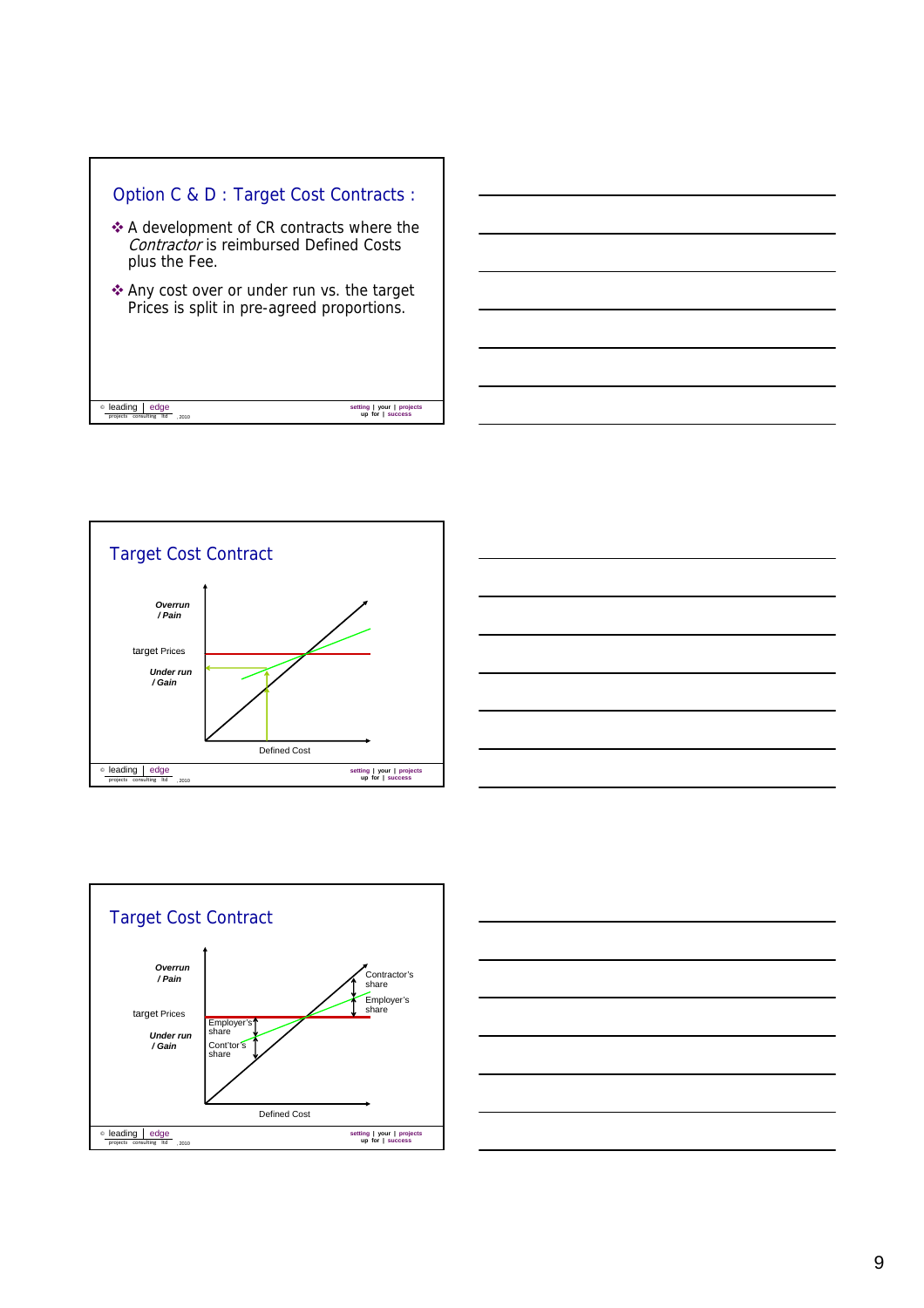| Contract Strategy / payment options<br>available within each contract |            |                    |            |            |                           |                                         |
|-----------------------------------------------------------------------|------------|--------------------|------------|------------|---------------------------|-----------------------------------------|
|                                                                       | <b>ECC</b> | EC-<br><b>SubC</b> | <b>PSC</b> | <b>TSC</b> | <b>Supply</b><br>Contract | <b>Short</b><br>Contracts<br>not Supply |
| A: Priced Contract with<br><b>Activity Schedules (AS)</b>             |            | ✔                  | ✔          | ✔          | ◢                         |                                         |
| <b>B</b> : Priced Contract with Bill<br>of Quantities                 | ◢          | ✔                  |            |            |                           | ✓                                       |
| C: Target Contract with AS /<br>Price List                            |            | ◢                  | ✔          |            |                           |                                         |
| D: Target Contract with Bill<br>of Quantities                         |            | ✔                  |            |            |                           |                                         |
| F: Cost Reimbursable/ Time<br><b>Based contract</b>                   |            | ✔                  | ◢          | ◢          |                           | ✓                                       |
| F: Management Contract                                                | ✔          |                    |            |            |                           |                                         |
| G: Term Contract                                                      |            |                    | ✔          |            |                           |                                         |
| X12: Partnering (project<br>alliancing) option                        |            | ✔                  |            |            |                           |                                         |
| X19 : Task Order                                                      |            |                    |            |            |                           |                                         |

| ,我们也不会有什么?""我们的人,我们也不会有什么?""我们的人,我们也不会有什么?""我们的人,我们也不会有什么?""我们的人,我们也不会有什么?""我们的人 |  |
|----------------------------------------------------------------------------------|--|
|                                                                                  |  |
|                                                                                  |  |
| ,我们也不会有什么。""我们的人,我们也不会有什么?""我们的人,我们也不会有什么?""我们的人,我们也不会有什么?""我们的人,我们也不会有什么?""我们的人 |  |
|                                                                                  |  |
|                                                                                  |  |
| ,我们也不会有一个人的事情。""我们的人们是不是我们的人,我们也不会有一个人的人,我们也不会有一个人的人,我们也不会有一个人的人,我们也不会有一个人的人,我们也 |  |
|                                                                                  |  |
|                                                                                  |  |
|                                                                                  |  |
|                                                                                  |  |
|                                                                                  |  |
|                                                                                  |  |

# Other Aspects of Flexibility

- Secondary options : "bolted on" to fine tune risk allocation
- **\*** International Use : catered for by secondary options and no paraphrasing of law
- ◆ Contractor's design : extent defined in the Works<br>Information or equivalent.
- Multi-discipline work : exclusion of discipline specific procedures from CofCs. Either in WI or CD
- Subcontracting :
	-
	- o 'Purple Book' can be used<br>o Short Subcontract for low risk & complexity work<br>o Amended PSC can be used for design subcontract<br>o Supply for specially designed goods
	-
	- o Short Supply for commodities / off-shelf goods.

**leading edge** projects consulting to , 2010



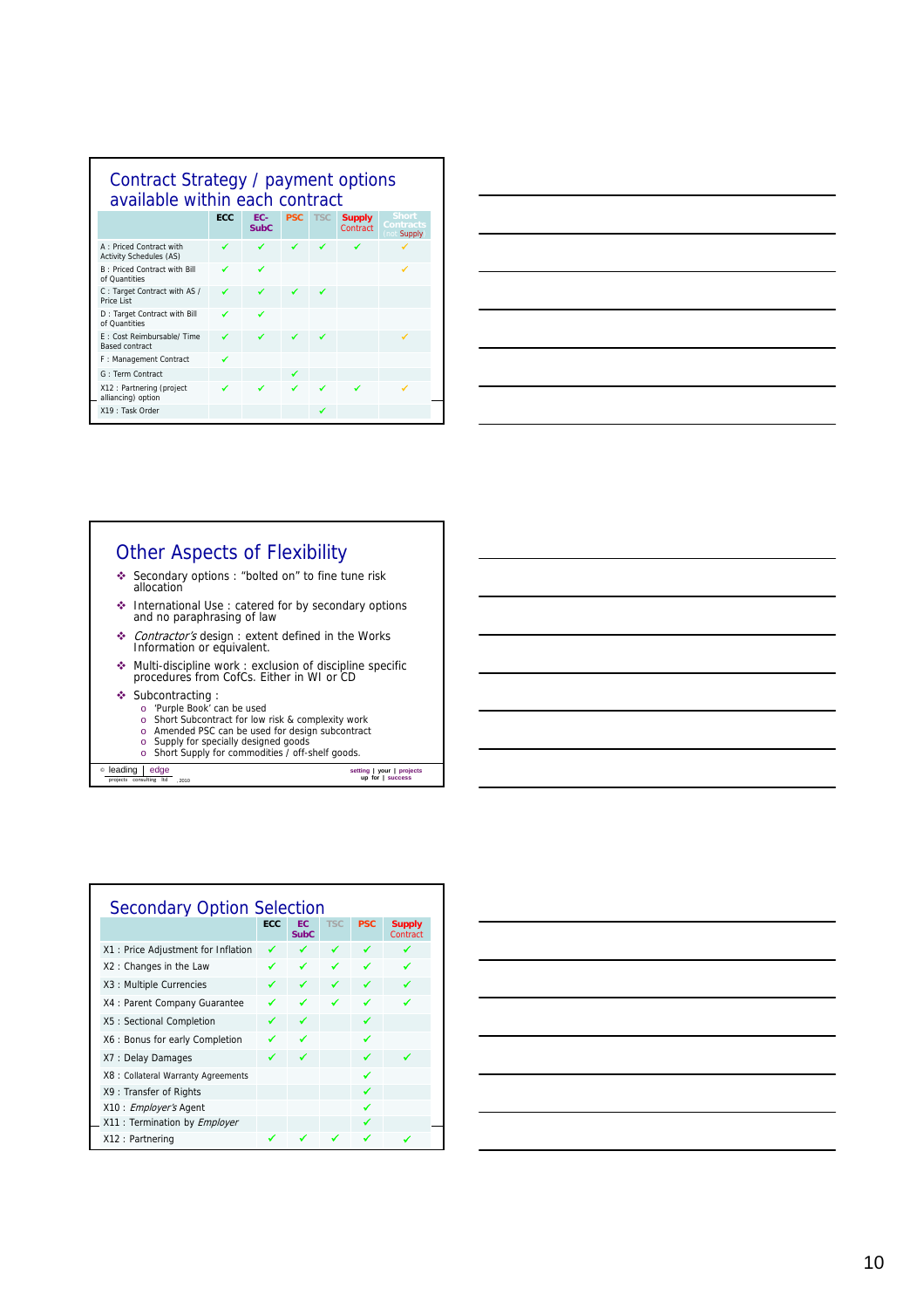| <b>Secondary Option Selection</b>                                        |            |                   |            |            |                           |
|--------------------------------------------------------------------------|------------|-------------------|------------|------------|---------------------------|
|                                                                          | <b>ECC</b> | EC<br><b>SubC</b> | <b>TSC</b> | <b>PSC</b> | <b>Supply</b><br>Contract |
| X13 : Performance Bond                                                   | ✔          | ◢                 | ◢          | ◢          | ◢                         |
| X14: Advanced Payment                                                    |            | ✔                 |            |            |                           |
| X15 : Limitation of Contractor's<br>liability to reasonable skill & care |            | ✔                 |            |            |                           |
| X16 : Retention                                                          | ✔          | ✔                 |            |            |                           |
| X17 : Low Performance Damages                                            |            |                   |            |            | ✔                         |
| X18 : Limitation of Liability                                            | ✔          | ✔                 | ◢          | ✔          |                           |
| X19: Task Order                                                          |            |                   |            |            |                           |
| X20 : Key Performance Indicators                                         |            | ✔                 | ✔          | ◢          | ✔                         |
| $Y(UK)2 : H, G, C & R$ Act                                               |            |                   |            |            |                           |
| Y(UK)3: Rights of 3rd Parties                                            | ✔          | ✔                 | ✔          |            |                           |
| Z: Additional Conditions of Contract                                     |            |                   |            |            |                           |



# Flexibility : What the critics says ... ... **RESPONSE**

### **CRITICISM**

- ◆ It tries to be all things to all people
- $\triangleleft$  But it fails.
- Sector contracts have evolved to suit the needs of the sector.
- Therefore, it does not cover the particular needs of that sector.

**leading edge** projects consulting to , 2010

- **❖** Yes.<br>And now the family is complete, it can be.
- ◆ Where it has been used, it<br>is rare that use is not<br>continued. Therefore, by &<br>large it succeeds.
- True, but often in a re-active way, following practice & case law.
- It is easily(ish) adaptable if you want to cover it in the same way or you can choose to do it differently.

*s* **up for | success** 

*s* **up for | success** 

# **Clarity**  & **Simplicity**

- **Purpose :** to promote ease of understanding at 'doer' level & so reduce disputes due to misunderstanding or omissions
- Simple & common structure across whole family leads to ease of finding way around any contract
- Flow charting to ensure logic : hints at process of project management
- Shorter sentence length & use of bullet points
- Less subjectivity: preciser definitions, risk allocation & Roles & Responsibilities'
- Defined Terms with **C**apital **I**nitials to avoid replication
- Contract specific information in italics in Contract Data
- ECC is about a third of the length of traditional contracts

**leading edge** project consulting to  $\frac{1}{\text{projects}}$  consulting to  $\frac{1}{\text{ports}}$  , 2010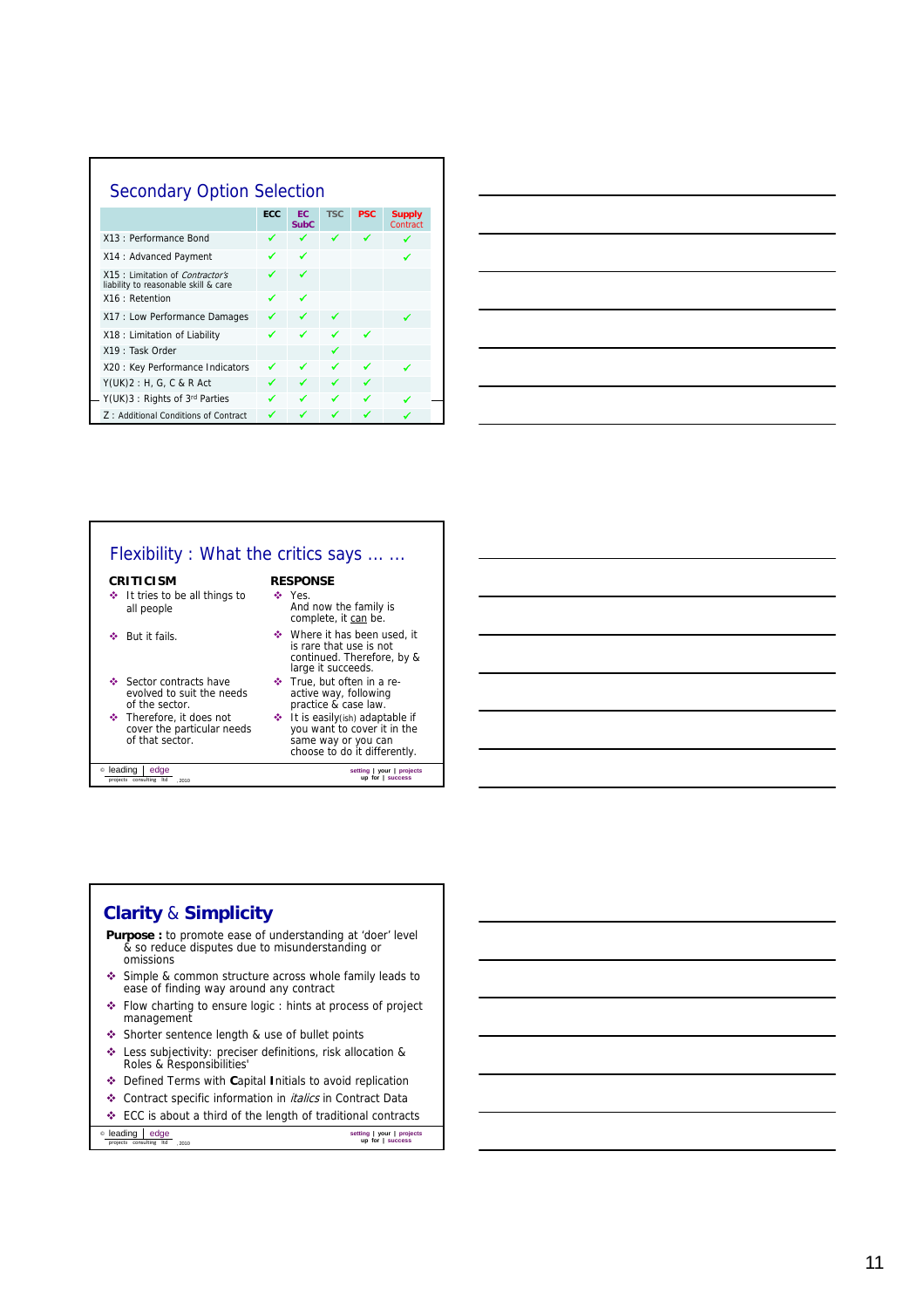| Clarity & Simplicity:<br>What the critics say<br><b>CRITICISM</b>     |    | <b>RESPONSE</b>                                                                                                         |
|-----------------------------------------------------------------------|----|-------------------------------------------------------------------------------------------------------------------------|
| No case law, so don't<br>÷<br>use until there is.                     | ÷. | There is a case law, but a bit like<br>saying "don't use that bridge until its<br>fallen down".                         |
| How can you know its<br>٠<br>proper interpretation<br>then?           | ÷. | It's written in plain English, with<br>Guidance Notes, so you don't need to<br>refer to textbooks & lawyers.            |
| You need Guidance<br>ator.<br>Notes to understand it<br>then?         | ÷. | No, they are <i>not</i> an interpretation,<br>but explain the thinking behind &<br>consequences of each set of clauses. |
| It's written in "Janet &<br>and a<br>John" language, not<br>legalese. |    | ❖ Yes, that's so that do-ers can<br>understand it without referring to<br>lawyers & text books.                         |
| I don't understand this<br>÷<br>"Plain English".                      | ÷. | That's because your a traditionalist /<br>lawyer coming at it with that mindset.                                        |
| edge<br>© leading<br>projects consulting ltd 2010                     |    | setting   your   projects<br>up for I success                                                                           |

### **Stimulus to Good** Project **Management Purpose :** Range of contractual mechanisms and incentives to promote collaborative project management, thereby increasing predictability of time, cost & quality being delivered. It is founded on three key principles : It is founded on three key principles 1. Foresighted, co-operative management shrinks risk and mitigates problems 2. Both parties are motivated to work together if it is in their professional and commercial interests to do so 3. Clear division of function, responsibility (& risk) helps accountability and motivates people to play their part

**leading edge** projects consulting to , 2010

*s* **up for | success** 

### Foresighted, co-operative management shrinks risk and mitigates problems

- A regularly updated and agreed programme with method statements & resources showing timing and sequencing of Employer and Contractor actions
- $\triangleq$  An active Risk Register stimulating active risk mana gemen t
- An 'early warning' procedure for identifying future problems & minimising their impact
- ❖ Assessment of time and cost as contract progresses ideally before work done, but within set timescales
- Stated maximum time scales for actions of parties

**leading edge** project consulting to  $\frac{1}{\text{projects}}$  consulting to  $\frac{1}{\text{ports}}$  , 2010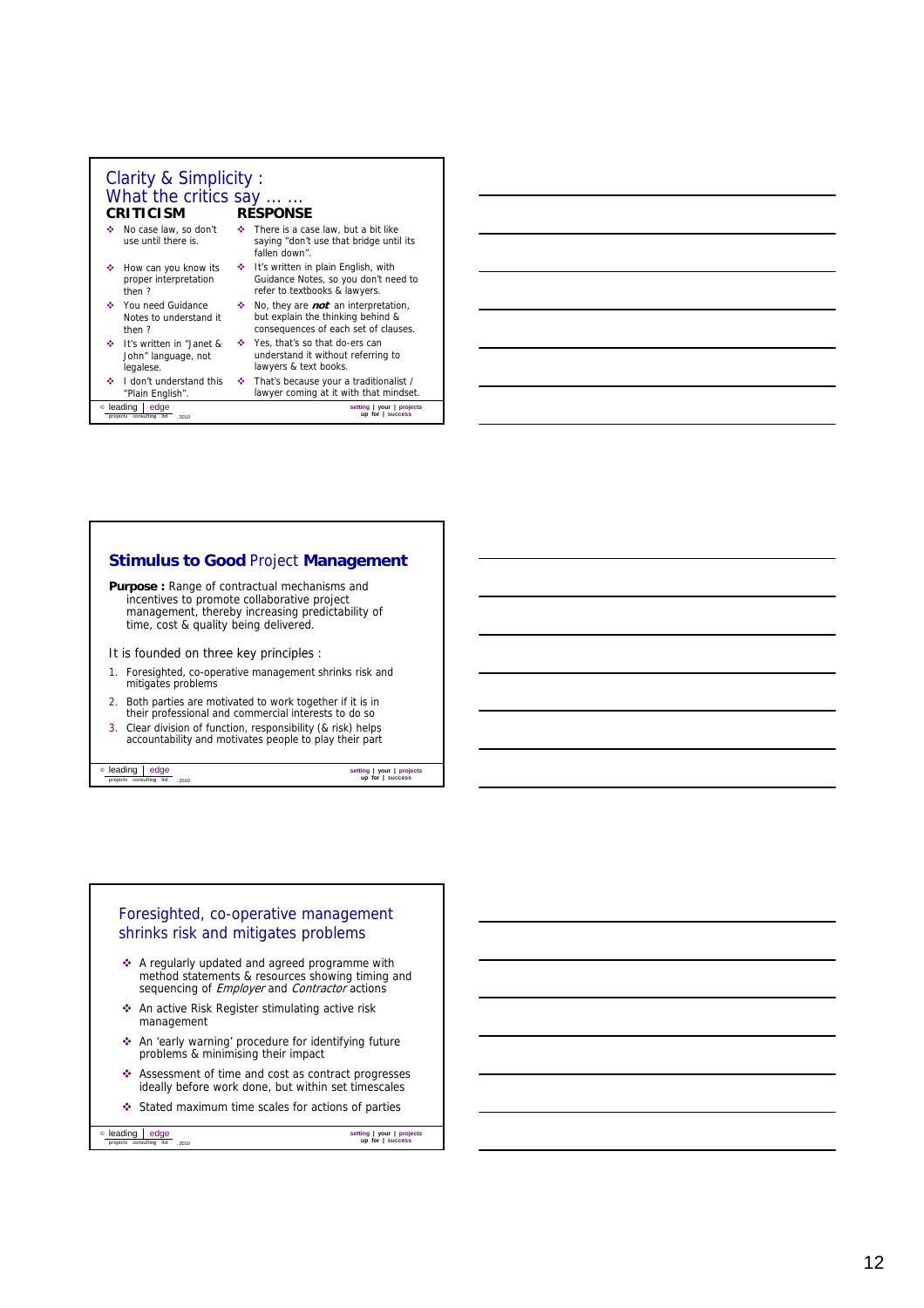





### Feedback on Stimulus to Good project Management ◆ You can do this under any form of contract. People make projects work, not contracts. True, but the NEC3 makes it a contractual obligation & there is often a sanction if you don't. So it makes it more likely you will. It's a combination of people, systems & good project practices + in a multi-party contract : commercial alignment, clear obligations &<br>remedies, R&R's and risk allocation etc. NEC **CRITICISM RESPONSE leading edge** project consulting to  $\frac{1}{\text{projects}}$  consulting to  $\frac{1}{\text{ports}}$  , 2010 *s* **up for | success**   $\div$  If you don't have a  $\div$ good programme etc, then the contract falls apart. ❖ Where's the proof it works ? addresses the latter. ◆ Partly true : where people haven't operated<br>the contract then no worse than under other<br>forms. If only one party is, then they are in a<br>position of strength. If both parties, then a darn good contract. Can never have absolute proof due to uniqueness of projects, but successful projects, expanding use & research feedback.